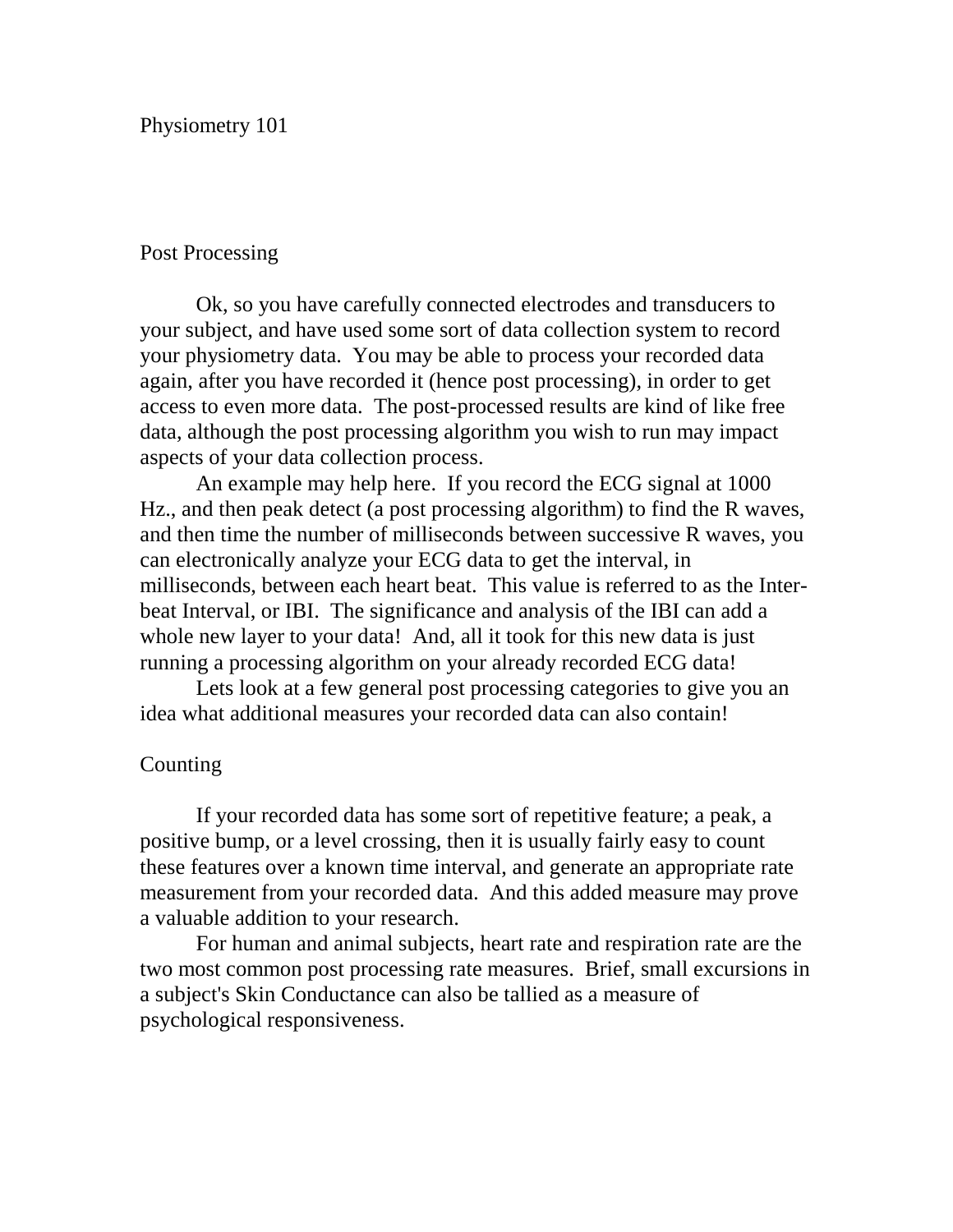And these are just examples. There are other measures across all different types of subjects. If there is some way to describe a repetitive aspect of your data, then there is probably a way to put together an algorithm to count it.

#### Interval Timing

This algorithm is a refinement on the counting algorithm mentioned above. As we saw, we can use an algorithm to generate heart rate from ECG data by counting the R peaks over a given period. Research in this area has shown that the actual millisecond length of the interval between R waves can have a lot of significance too! An algorithm to time the actual interval makes use of the fact that the sample rate of the data gives you the ability to calculate the time interval between two features. If you already have the ability to identify some repetitive aspect in your data, then generating a series of time intervals can also add to your understanding of your data and your subject.

The mention of the sample rate of the data highlights something worth keeping in mind. The sample rate is the basis for the time keeping function of an interval timing algorithm. If you will be doing interval timing from your data, then the sample rate you choose will have a direct impact on the resolution of the interval you wish to time. Using the IBI as an example, if you record the ECG at a very fast 1000 Hz., then you will have approximately 1 millisecond resolution in your detected IBI interval, and this supplies easily enough resolution for IBI research. However, if you only record the ECG at 100 Hz., then the resolution of your timed intervals will only be approximately 10 milliseconds, and this is usually not sufficient for IBI research. The sample rate you choose needs to supply a small enough time interval to give you sufficient resolution for the intervals you are deriving from your recorded data.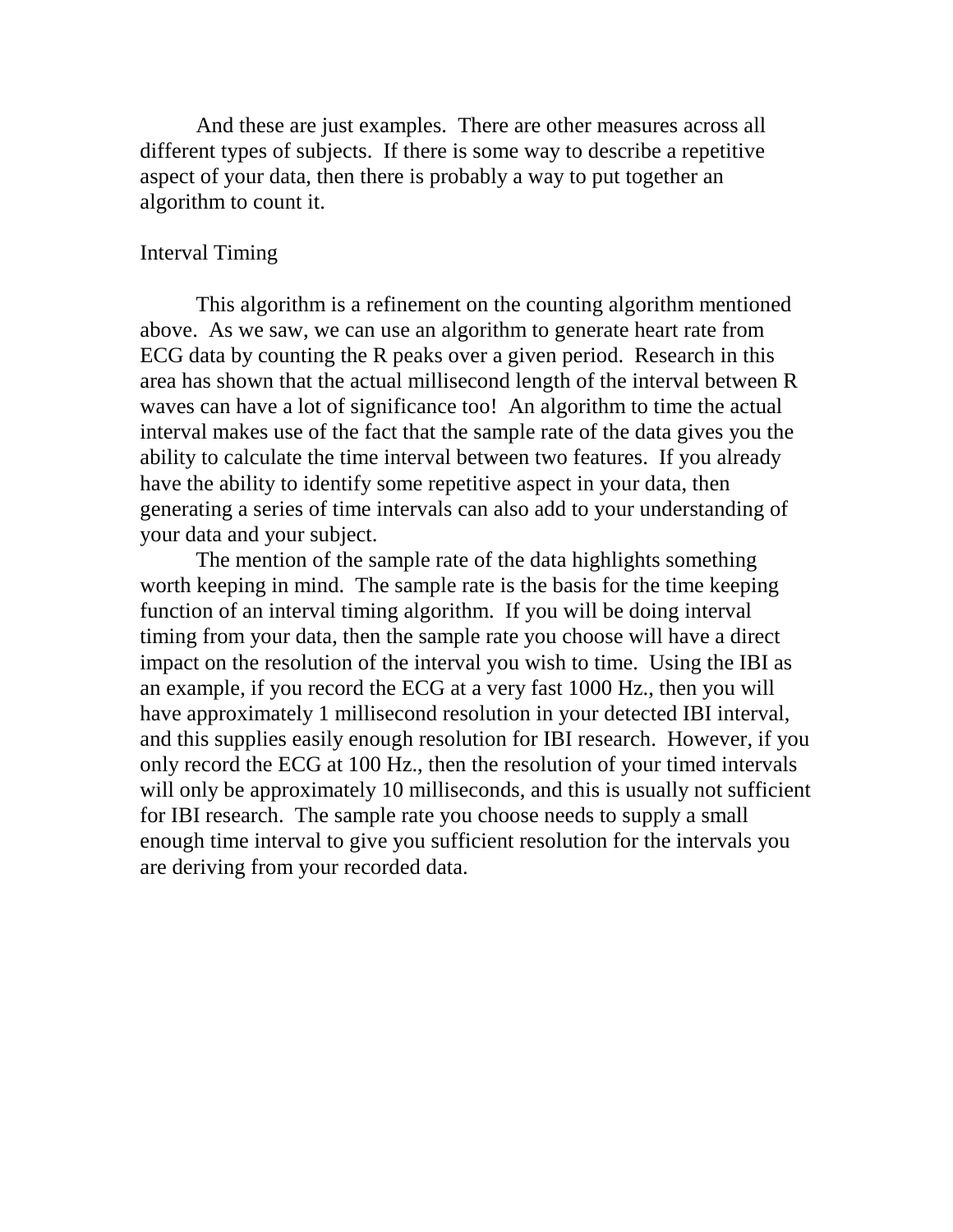#### Multiple Channels

Pulse Transit Time is roughly the time interval between the beating of the heart, and the point at which the fresh shot of blood from that heart beat shows up in, for example, the finger. So, if you have an ECG signal recorded, and the same data record also has a PPG signal recorded, you can configure an algorithm to look for the R wave, as well as the positive ascent of the PPG, and then time the interval between these two features. And this is only an example.

The point is that, sometimes you can look at multiple channels, and perform some sort of comparitive algorithm, in order to derive more data from your recorded signals.

# Stacking Multiple Events

The Baer signal is a series of small waves that accompany the reception of an acoustic stimulus by the Ear, followed by the flow of that signal through the neurological details of the hearing process, ultimately to the brain. The problem is that the Baer signal is very small, and if you attempt to capture it by increasing the gain of the amplifier, you will usually see just a lot of noise. The Baer signal is normally measured by recording the Baer waveform repetitively, and stacking the results up (well, adding them together) so that the Baer signal is re-inforced and the noise cancels out. Most Baer testing equipment further optimizes the capability of this approach by carefully controlling the timing of a specific auditory stimulus, and then performing the successive segment recording from the more exact point of the stimulus. But the basic algorithm simply stacks up numerous records of some repetitive aspect of the data to generate the desired result.

You can also configure an algorithm that carefully times a certain point of the PPG signal, say the 50% point on the ascent perhaps. Your algorithm can then stack successive PPG pulse waveforms up, and then run some measurements on the results of that exercise; variability in height, width, etc. But again, we are dealing with an algorithm that stacks events up to allow another dimension of analysis.